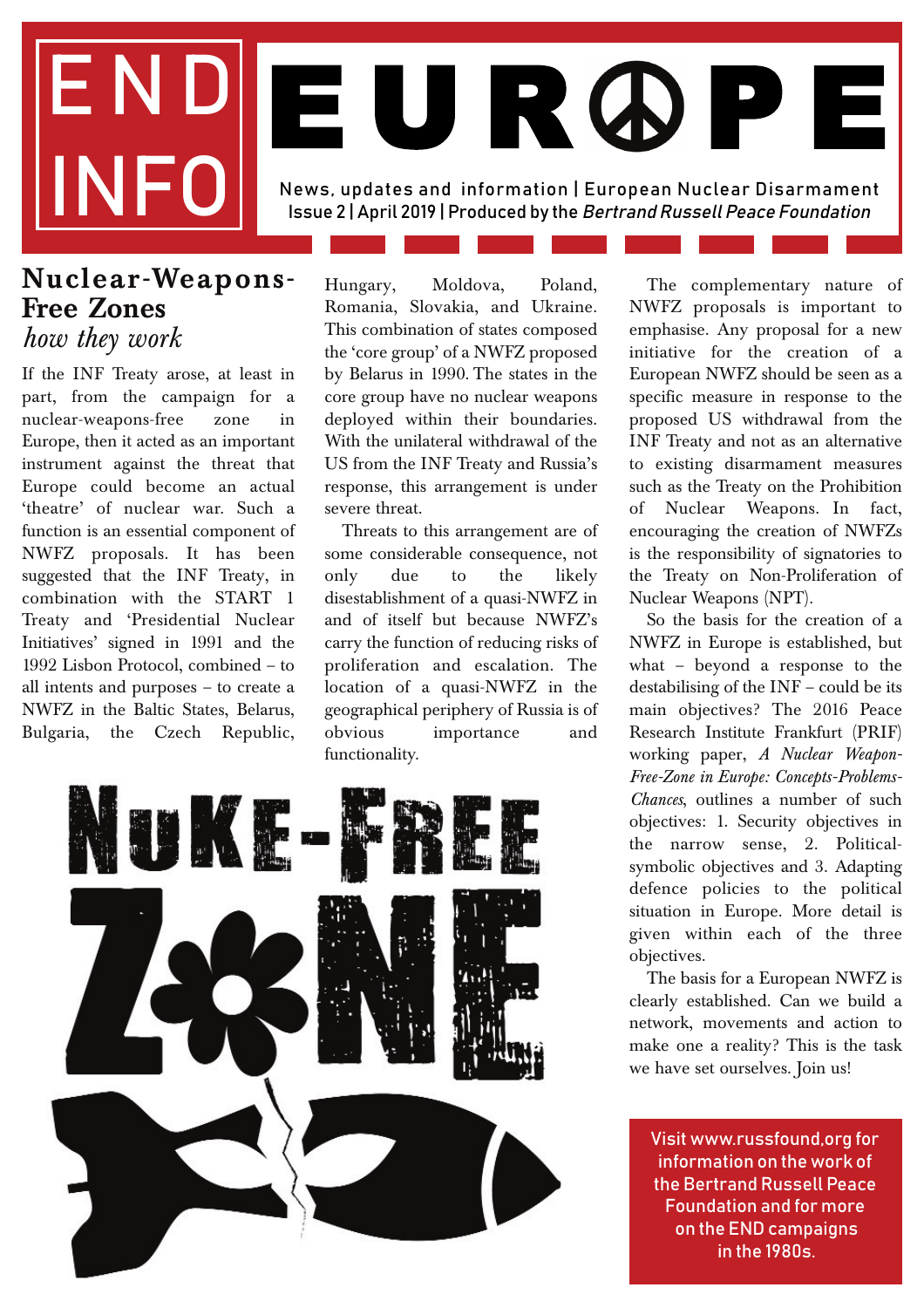### **News from Greece**

Europe is at a difficult crossroads on the nuclear issue. The INF Treaty is dead but there is hope, for example, that the TPNW will soon be signed and ratified. So we are happy that the Bertrand Russell Peace Foundation has revived European Nuclear Disarmament – END – to unite once more European people against this deadly threat.

In Greece, though there are no longer any nuclear weapons, the Souda naval base facilitates NATO's ships and submarines carrying nuclear weapons. Now there is a new danger, if the Insirlic base in Turkey were to close, that the USA nuclear arsenal could be moved to Greece.

As IPPNW and ICAN in Greece we work on three levels: education in schools and public, the media, and meetings with the government.

Using our medical prestige and knowledge, we educate the people about the nuclear danger through lectures in schools, municipalities, cultural unions and through articles.

We remember the history of the Anti-nuclear movement, honour the pioneers like Nikos Nikiforidis and Grigoris Lambrakis, and we use all the anniversaries to create events or publish articles in the press.

In collaboration with others, we use every opportunity to stage major events and to pressurize the government.

We collect signatures from the public in support of the TPNW and from MP's for the Parliamentarian Pledge.



Grigoris Lambrakis

On Hiroshima day in 2017, we managed to add 35 more mayors in Greece, who have joined the "Mayors for Peace" network.

The "Peace Boat" has visited Greece twice and we organised their actions, in order to spread the message of Hibakusha testimonies and push for a change of vote at the UN.

In 2015 the representatives of Peace Boat were officially accepted by the president of the Greek Democracy, Mr Pavlopoulos. After ICAN was awarded the Nobel Peace Prize, Mr Pavlopoulos officially congratulated us and underlined the steady commitment of the Greek state against nuclear weapons.

The "Peace Boat" and Hibakusha delegation were accepted three times in the Greek Parliament – 2015, 2017, 2018 – and MP's from all political parties declared their commitment for a nuclear free world.

They were welcomed at the Ministry of Foreign Affairs twice (2105, 2016). The Prime Minister Alexis Tsipras welcomed them at the Maximou Palace on June 6, 2018.

We are in contact with the Cypriot Minister of Foreign Affairs and parliamentarians in order to remind them of the promise they made in Munich last month (February 2019) to ICAN, that they will soon sign TPNW. We are not optimistic for several reasons. On March 22 2019 a meeting was held in Jerusalem between the leaders of Israel, Cyprus and Greece with the presence of the US Foreign Secretary about the protection of oil lines in the region against 'Turkish aggression' and a new US nuclear ship docked at the Suda (Crete) naval base.

We shall use the May 2019 European and Municipality elections to underline the nuclear danger, especially after the end of INF.

On April 22 (Panos Trigazis had the idea) PADOP will for the first time award the 'NN Medal' (Nikos Nikiforidis – Non Nuclear) to people who work for nuclear abolition.

Though we are not optimistic about a change of policy in Greece for our cause, we will keep reminding people of the lethal and urgent danger of the nuclear threat and push any government and all political parties to gain their commitment for a nuclear

free world, whilst hoping that there will be a better political moment in future.

There is always hope. When we all started to fight for the NPT and the other anti-nuclear Treaties, political climate was worse, but we won. The urgent elimination of nuclear weapons is the only cure for this disease that threatens humanity.

*Maria Arvaniti Sotiropoulou* President of the Greek Affiliate Representative of ICAN in Greece

### **Enough spending on nuclear weapons!**

*News from France*

Mouvement de la Paix, a French nongovernmental organization founded in 1948 is dedicated to promoting peace, opposing wars and nuclear weapons. It reiterates its opposition to the military programming law 2019-2025, which devotes 295 billion to an increase in the military budget. Concretely, from 34 billion to 44 billion per year, it brings this expenditure to 2% of France's GDP (which is of 2,200 billions), the highest increase in military spending. This represents an increase from 8.5% to more than 11.3% of the state budget (386 Billion/year). This is no less than 37 billion for the modernisation of the French nuclear force by 2025. "The cost of nuclear deterrence will double to 6 billion euros per year by 2030".

By modernizing its weapons and dedicating such an increase in its budget, France loses its credibility to prevent other countries from gaining access to nuclear weapons. These nuclear weapons are illegal, dangerous, costly, militarily useless and ethically unacceptable. All other weapons of mass destruction are prohibited. There is an urgent need to ratify the treaty banning nuclear weapons, which was voted in July 2017 at the United Nations.

Enough spending on these weapons of mass destruction! Mouvement de la Paix is strongly involved in the campaign against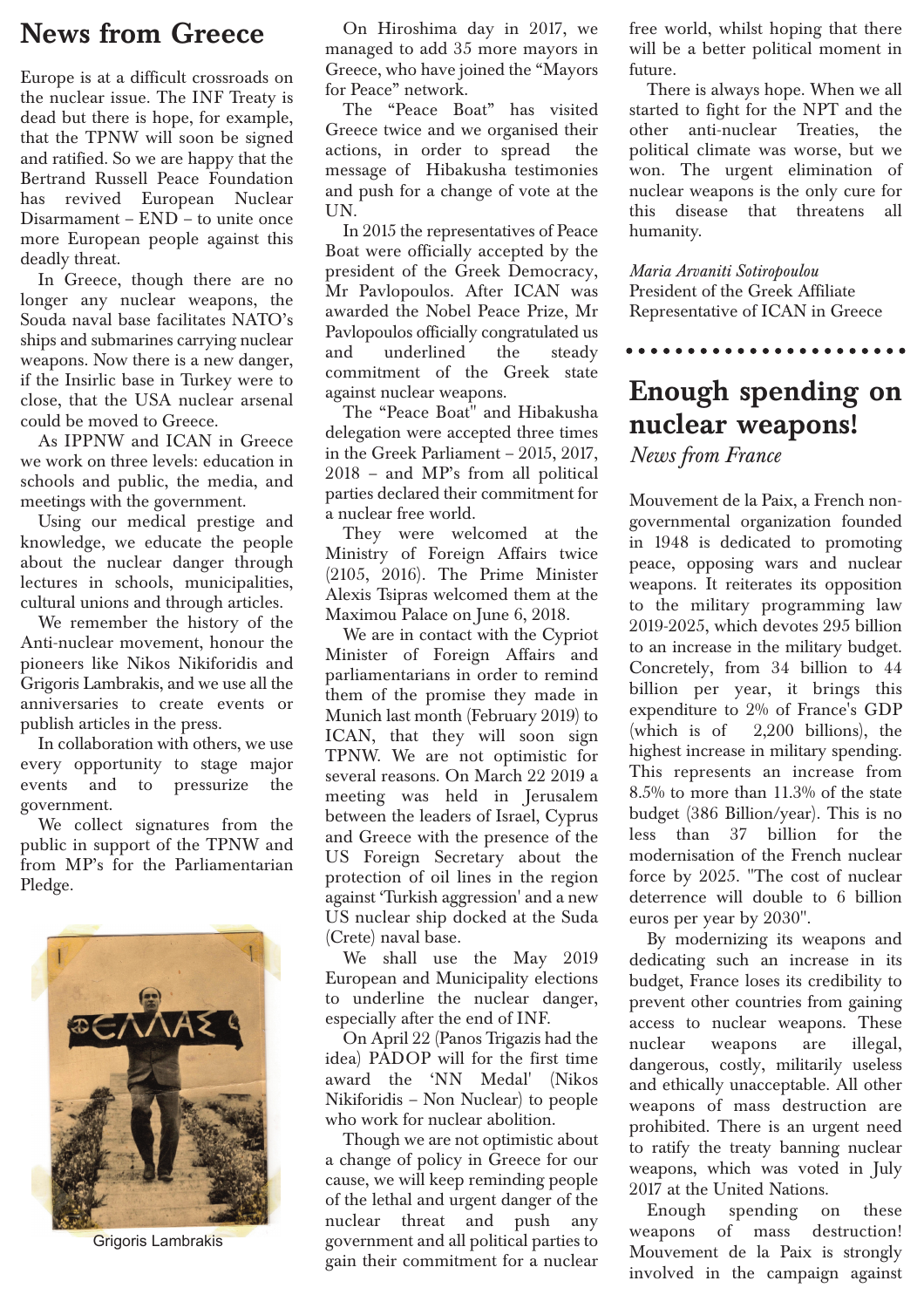nuclear weapons, for instance by its participation in the celebration of the International Day of Peace 21 September. It is also "fighting" against militarization of space and against the arms trade with in particular the mobilizations against the Eurosatory exhibition, held every tow years in June in Paris Villepinte.

What an honnor for France if this country would renounce modernizing its nuclear arsenal and to commit itself to disarmament!

*Patrice Salzenstein* Mouvement de la Paix, France

### **Authorising the Use of Military Force: '***Legality' of a Nuclear Strike*

The UK Parliament's Public Administration and Constitutional Affairs Committee has set up an Inquiry titled 'The Role of Parliament in the UK Constitution: Authorising the Use of Military Force'.

The decision to use military force, whether alone or as part of an international coalition is taken by the British Government as an exercise of the royal prerogative power.

Parliament has no legal role in authorising the use of military force, however since 2003 Parliament has been asked on a number of occasions to approve the use of military force. This has led some to suggest that the convention governing the use of the royal prerogative has changed to require parliamentary approval.This inquiry will examine the constitutional underpinning for decisions to use military force.

As part of the Inquiry, a number of papers have been submitted and expert witnesses called. Amongst them are Commander Rob Forsyth RN (Ret'd), who has written a paper on the legal issues around the use of Nuclear Weapons. There is a particular question about who, in the event of a nuclear missile being fired, is legally responsible: the Commanding Officer of a Submarine, or the political decision makers?



*Security without Nuclear Deterrence* by Commander Robert Green RN (Ret'd) Available from www.spokesmanbooks.com

In evidence to the Inquiry, Admiral West stated that legal responsibility for a nuclear first strike should rest with the political decision makers.

Such views are very significant indeed as the UK nuclear forces operate in a zone of 'legal opacity', to say the very least. The developing discussion and deliberations of the Inquiry are worth following in detail.

Further information can be found in *Global Tinderbox* [see advert] where a version of Commander Forsyth's paper is published or at the Inquiry website (search "Public Administration Constitutional Affairs Inquiry").

#### 

### **International Seminar on Euromilitarism**

Sunday April 14, 2019, 11 am to 5 pm in Amsterdam

A few weeks before the European elections, we want to debate a peaceful Europe. The theme is broader than the EU alone, but we want to start from an analysis of current politics to militarize the EU. The working language in the seminar is English. The seminar will consist of three sessions:

1. The road to a European army and the expansion of the EU into a world power. Speakers: Mark Akkerman (Stop Arms Trade), Roger Cole (Peace and Neutrality Alliance - Ireland), Kathrin Vogel (Bundestag member for the Die Linke party) 2. The Atlantic counter-offensive. Speaker: Kees van der Pijl (em. Professor of international relations University of Sussex)

3. The action of the peace movement and peaceful alternatives such as an inclusive European security system Speakers: Tiny Kox (Senator SP), Kees Nieuwerth (Quakers Netherlands). Interested parties are asked to send a message to info@vdamok.nl or Oorlogisgeen solution@gmail.com. They will then be kept informed of news about this meeting.

### **NATO: 70 years too many**

As we head for NATO's 70th birthday, it's time to assess the nuclear-armed military alliance that came into being to ensure western military superiority during the Cold War. Most strikingly, during its first 40 years of existence – namely the Cold War, NATO embarked on no wars or military campaigns. Yet in the 30 years since the Cold War and the removal of its political and military rival, the Soviet Union, NATO has massively expanded territorially, changed its mission statement from a defensive to an aggressive posture and embarked on a series of wars, of which their intervention in Afghanistan is getting on for two decades long.

These activities have turned the end of the Cold War from a unique opportunity for new diplomacy and peaceful development into a new era of global tension, encircling Russia and China thereby creating the conditions for a new Cold War, tearing up international legal norms, notably around national sovereignty, and introducing bogus notions of 'humanitarian war'.

A second NATO anniversary worth noting fell last week, on 12th March: twenty years since the first former Warsaw Pact states joined NATO. On that day, Hungary, Poland and the